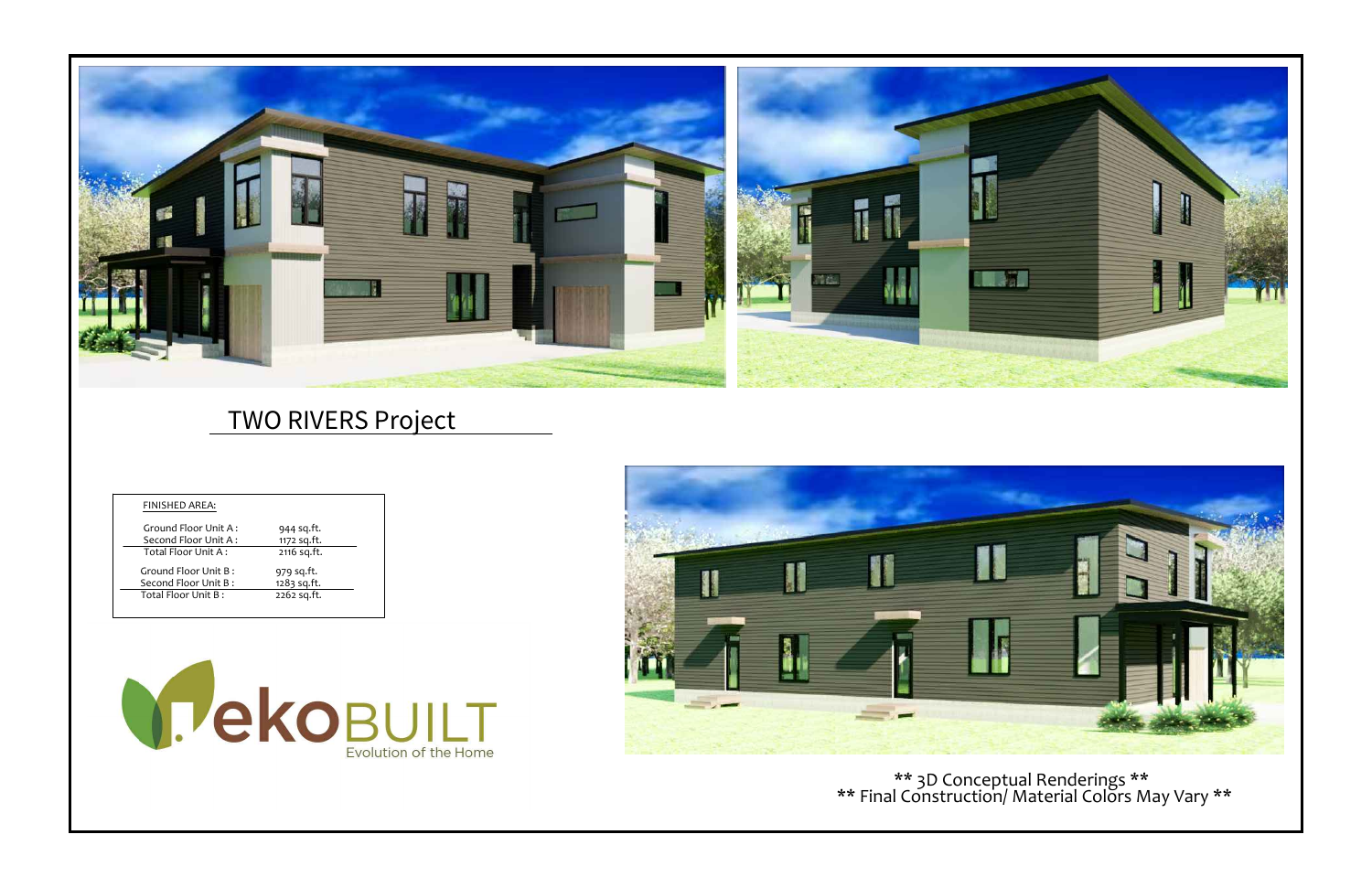

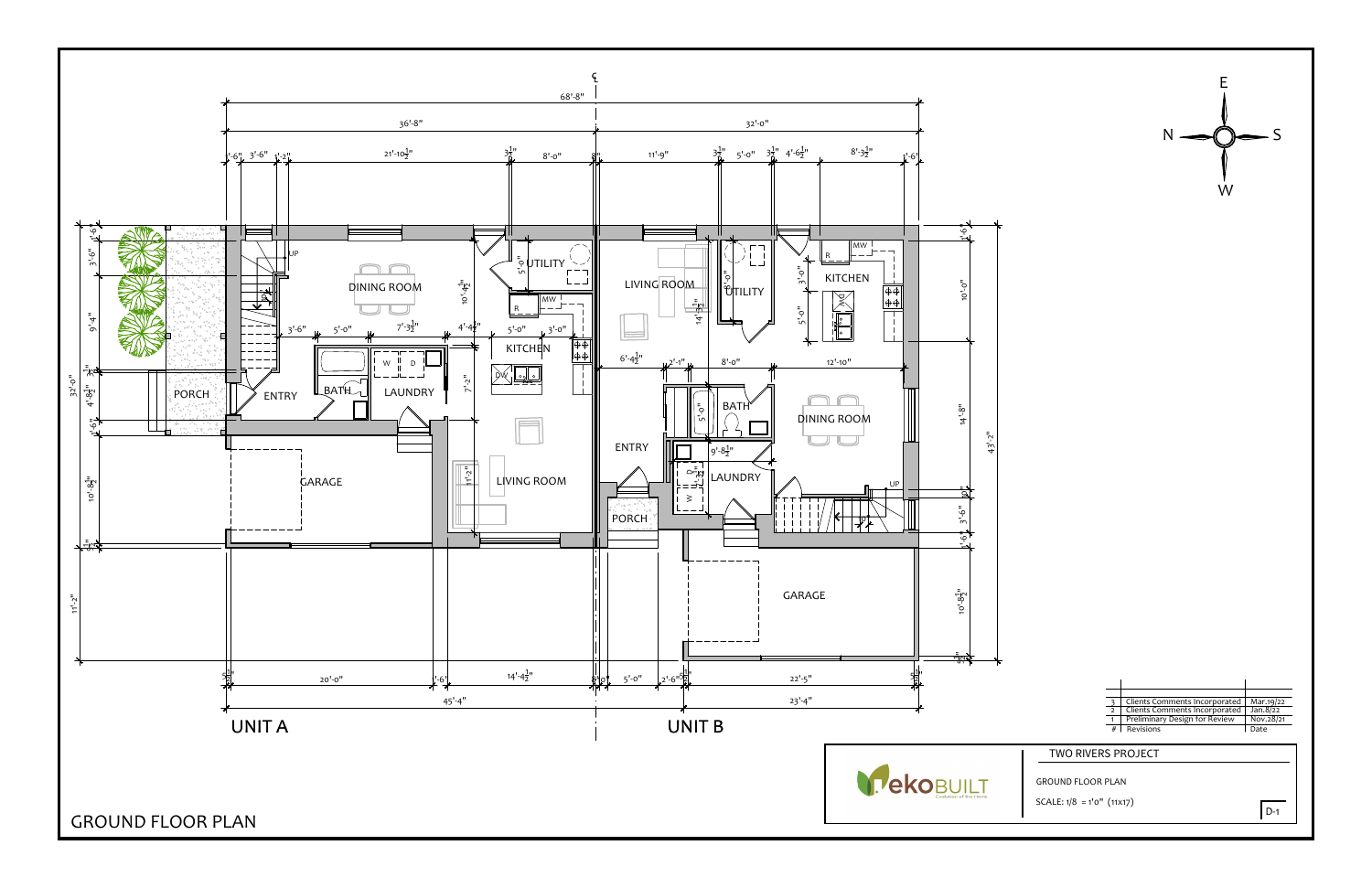

Matter 1 Revisions Comments Incorporated Marting 1 22<br>
2 Clients Comments Incorporated Marting 22<br>
2 The Preliminary Design for Review Nov.28/21<br>
2 TWO RIVERS PROJECT<br>
SECOND FLOOR PLAN<br>
SCALE: 1/8 = 1'0" (11x17)

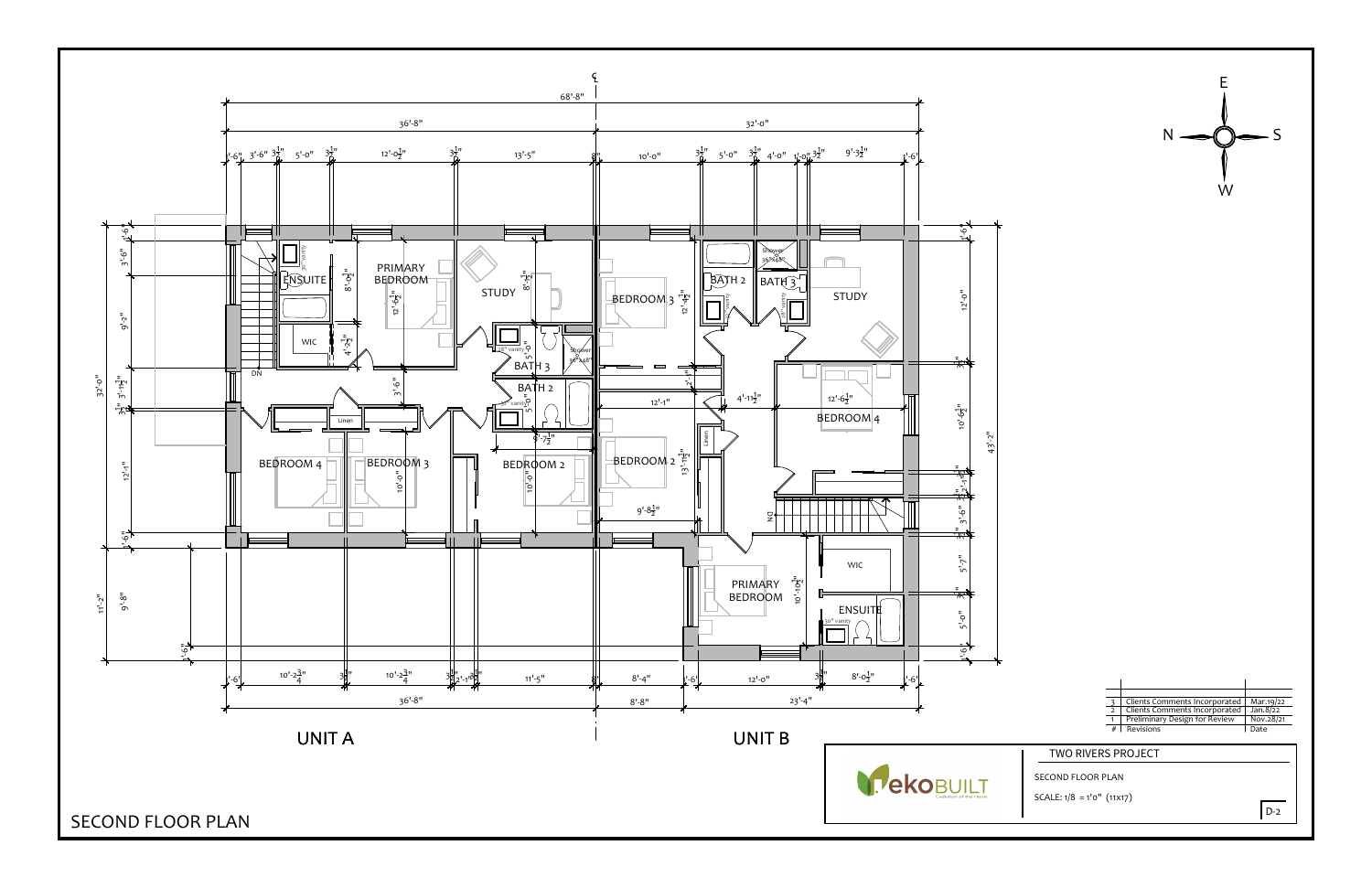



|  | Clients Comments Incorporated | Mar.19/22 |
|--|-------------------------------|-----------|
|  | Clients Comments Incorporated | Jan.8/22  |
|  | Preliminary Design for Review | Nov.28/21 |
|  | #   Revisions                 | Date      |